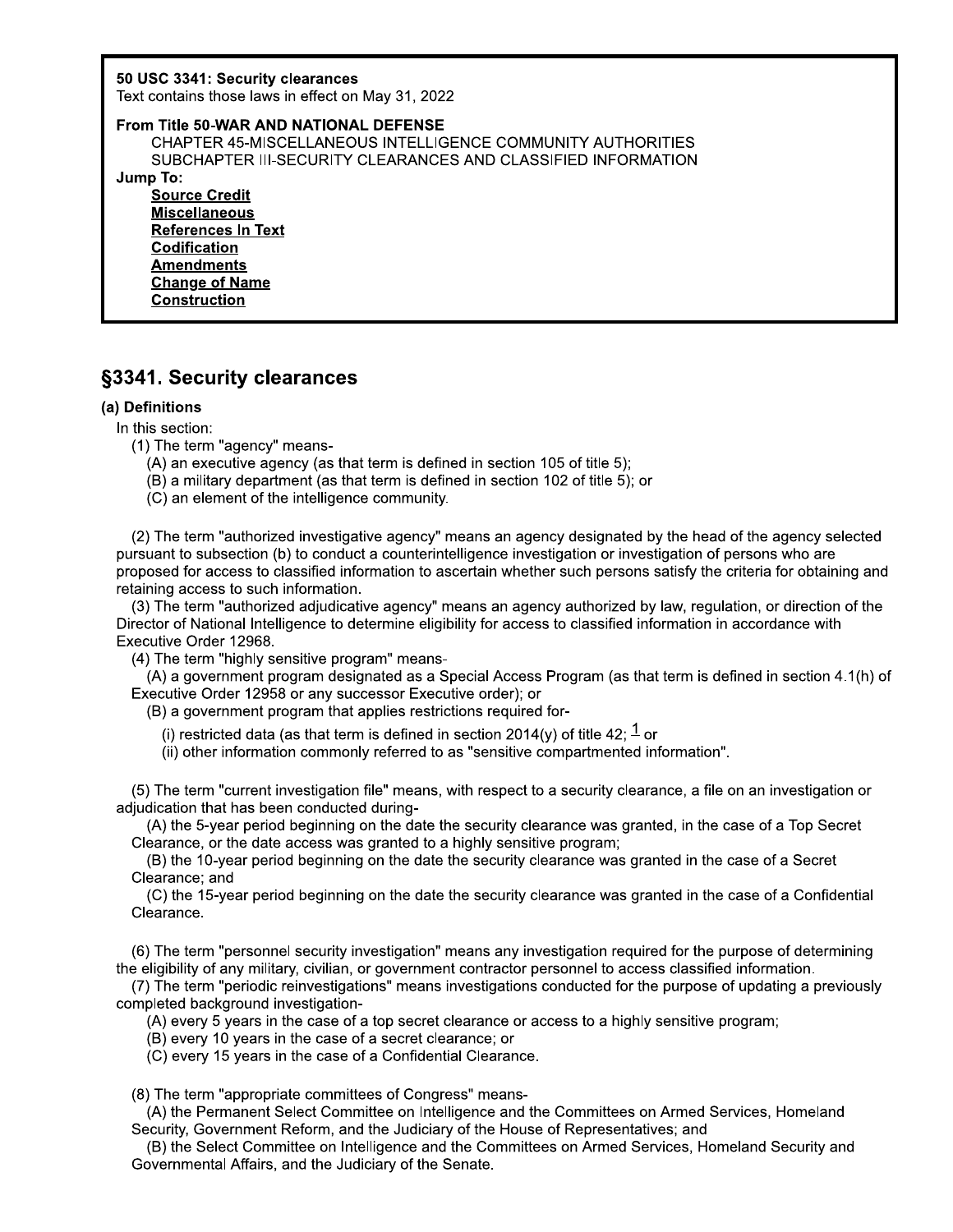(9) ACCESS DETERMINATION.-The term "access determination" means the determination regarding whether an emplovee-

(A) is eligible for access to classified information in accordance with Executive Order 12968 (60 Fed. Reg. 40245; relating to access to classified information), or any successor thereto, and Executive Order 10865 (25 Fed.

Reg. 1583; relating to safeguarding classified information with  $\frac{2}{3}$  industry), or any successor thereto; and (B) possesses a need to know under such an Order.

#### (b) Selection of entity

Except as otherwise provided, not later than 90 days after December 17, 2004, the President shall select a single department, agency, or element of the executive branch to be responsible for-

(1) directing day-to-day oversight of investigations and adjudications for personnel security clearances, including for highly sensitive programs, throughout the United States Government;

(2) developing and implementing uniform and consistent policies and procedures to ensure the effective, efficient, and timely completion of security clearances and determinations for access to highly sensitive programs, including the standardization of security questionnaires, financial disclosure requirements for security clearance applicants, and polygraph policies and procedures;

(3) serving as the final authority to designate an authorized investigative agency or authorized adjudicative agency;

(4) ensuring reciprocal recognition of access to classified information among the agencies of the United States Government, including acting as the final authority to arbitrate and resolve disputes involving the reciprocity of security clearances and access to highly sensitive programs pursuant to subsection (d);

(5) ensuring, to the maximum extent practicable, that sufficient resources are available in each agency to achieve clearance and investigative program goals;

(6) reviewing and coordinating the development of tools and techniques for enhancing the conduct of investigations and granting of clearances; and

(7) not later than 180 days after July 7, 2014, and consistent with subsection (j)-

(A) developing policies and procedures that permit, to the extent practicable, individuals alleging reprisal for having made a protected disclosure (provided the individual does not disclose classified information or other information contrary to law) to appeal any action affecting an employee's access to classified information and to retain their government employment status while such challenge is pending; and

(B) developing and implementing uniform and consistent policies and procedures to ensure proper protections during the process for denying, suspending, or revoking a security clearance or access to classified information following a protected disclosure, including the ability to appeal such a denial, suspension, or revocation, except that there shall be no appeal of an agency's suspension of a security clearance or access determination for purposes of conducting an investigation, if that suspension lasts no longer than 1 year or the head of the agency or a designee of the head of the agency certifies that a longer suspension is needed before a final decision on denial or revocation to prevent imminent harm to the national security.

#### (c) Performance of security clearance investigations

(1) Notwithstanding any other provision of law, not later than 180 days after December 17, 2004, the President shall, in consultation with the head of the entity selected pursuant to subsection (b), select a single agency of the executive branch to conduct, to the maximum extent practicable, security clearance investigations of employees and contractor personnel of the United States Government who require access to classified information and to provide and maintain all security clearances of such employees and contractor personnel. The head of the entity selected pursuant to subsection (b) may designate other agencies to conduct such investigations if the head of the entity selected pursuant to subsection (b) considers it appropriate for national security and efficiency purposes.

(2) The agency selected under paragraph (1) shall-

(A) take all necessary actions to carry out the requirements of this section, including entering into a memorandum of understanding with any agency carrying out responsibilities relating to security clearances or security clearance investigations before December 17, 2004;

(B) as soon as practicable, integrate reporting of security clearance applications, security clearance investigations, and determinations of eligibility for security clearances, with the database required by subsection (e); and

(C) ensure that security clearance investigations are conducted in accordance with uniform standards and requirements established under subsection (b), including uniform security questionnaires and financial disclosure requirements.

#### (d) Reciprocity of security clearance and access determinations

(1) All security clearance background investigations and determinations completed by an authorized investigative agency or authorized adjudicative agency shall be accepted by all agencies.

(2) All security clearance background investigations initiated by an authorized investigative agency shall be transferable to any other authorized investigative agency.

(3)(A) An authorized investigative agency or authorized adjudicative agency may not establish additional investigative or adjudicative requirements (other than requirements for the conduct of a polygraph examination) that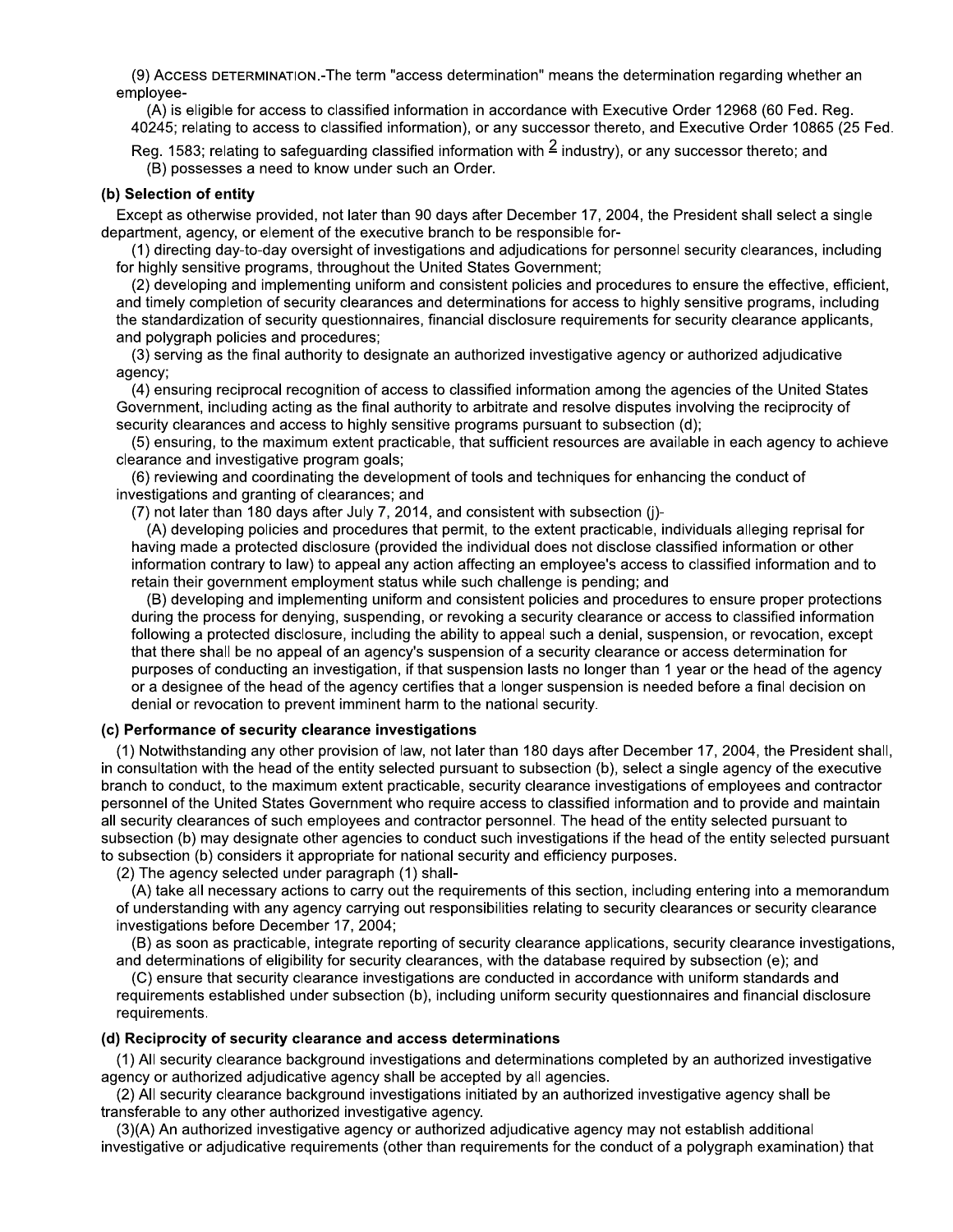exceed requirements specified in Executive Orders establishing security requirements for access to classified information without the approval of the head of the entity selected pursuant to subsection (b).

(B) Notwithstanding subparagraph (A), the head of the entity selected pursuant to subsection (b) may establish such additional requirements as the head of such entity considers necessary for national security purposes.

(4) An authorized investigative agency or authorized adjudicative agency may not conduct an investigation for purposes of determining whether to grant a security clearance to an individual where a current investigation or clearance of equal level already exists or has been granted by another authorized adjudicative agency.

(5) The head of the entity selected pursuant to subsection (b) may disallow the reciprocal recognition of an individual security clearance by an agency under this section on a case-by-case basis if the head of the entity selected pursuant to subsection (b) determines that such action is necessary for national security purposes.

(6) The head of the entity selected pursuant to subsection (b) shall establish a review procedure by which agencies can seek review of actions required under this section.

#### (e) Database on security clearances

(1) Not later than 12 months after December 17, 2004, the Director of the Office of Personnel Management shall, in cooperation with the heads of the entities selected pursuant to subsections (b) and (c), establish and commence operating and maintaining an integrated, secure, database into which appropriate data relevant to the granting, denial, or revocation of a security clearance or access pertaining to military, civilian, or government contractor personnel shall be entered from all authorized investigative and adjudicative agencies.

(2) The database under this subsection shall function to integrate information from existing Federal clearance tracking systems from other authorized investigative and adjudicative agencies into a single consolidated database.

(3) Each authorized investigative or adjudicative agency shall check the database under this subsection to determine whether an individual the agency has identified as requiring a security clearance has already been granted or denied a security clearance, or has had a security clearance revoked, by any other authorized investigative or adjudicative agency.

(4) The head of the entity selected pursuant to subsection (b) shall evaluate the extent to which an agency is submitting information to, and requesting information from, the database under this subsection as part of a determination of whether to certify the agency as an authorized investigative agency or authorized adjudicative agency.

(5) The head of the entity selected pursuant to subsection (b) may authorize an agency to withhold information about certain individuals from the database under this subsection if the head of the entity considers it necessary for national security purposes.

#### (f) Evaluation of use of available technology in clearance investigations and adjudications

(1) The head of the entity selected pursuant to subsection (b) shall evaluate the use of available information technology and databases to expedite investigative and adjudicative processes for all and to verify standard information submitted as part of an application for a security clearance.

(2) The evaluation shall assess the application of the technologies described in paragraph (1) for-

(A) granting interim clearances to applicants at the secret, top secret, and special access program levels before the completion of the appropriate full investigation:

(B) expediting investigations and adjudications of security clearances, including verification of information submitted by the applicant;

(C) ongoing verification of suitability of personnel with security clearances in effect for continued access to classified information:

(D) use of such technologies to augment periodic reinvestigations;

(E) assessing the impact of the use of such technologies on the rights of applicants to verify, correct, or challenge information obtained through such technologies; and

(F) such other purposes as the head of the entity selected pursuant to subsection (b) considers appropriate.

(3) An individual subject to verification utilizing the technology described in paragraph (1) shall be notified of such verification, shall provide consent to such use, and shall have access to data being verified in order to correct errors or challenge information the individual believes is incorrect.

(4) Not later than one year after December 17, 2004, the head of the entity selected pursuant to subsection (b) shall submit to the President and the appropriate committees of Congress a report on the results of the evaluation, including recommendations on the use of technologies described in paragraph (1).

#### (g) Reduction in length of personnel security clearance process

(1) The head of the entity selected pursuant to subsection (b) shall, within 90 days of selection under that subsection, develop, in consultation with the appropriate committees of Congress and each authorized adjudicative agency, a plan to reduce the length of the personnel security clearance process.

(2)(A) To the extent practical the plan under paragraph (1) shall require that each authorized adjudicative agency make a determination on at least 90 percent of all applications for a personnel security clearance within an average of 60 days after the date of receipt of the completed application for a security clearance by an authorized investigative agency. Such 60-day average period shall include-

(i) a period of not longer than 40 days to complete the investigative phase of the clearance review; and

(ii) a period of not longer than 20 days to complete the adjudicative phase of the clearance review.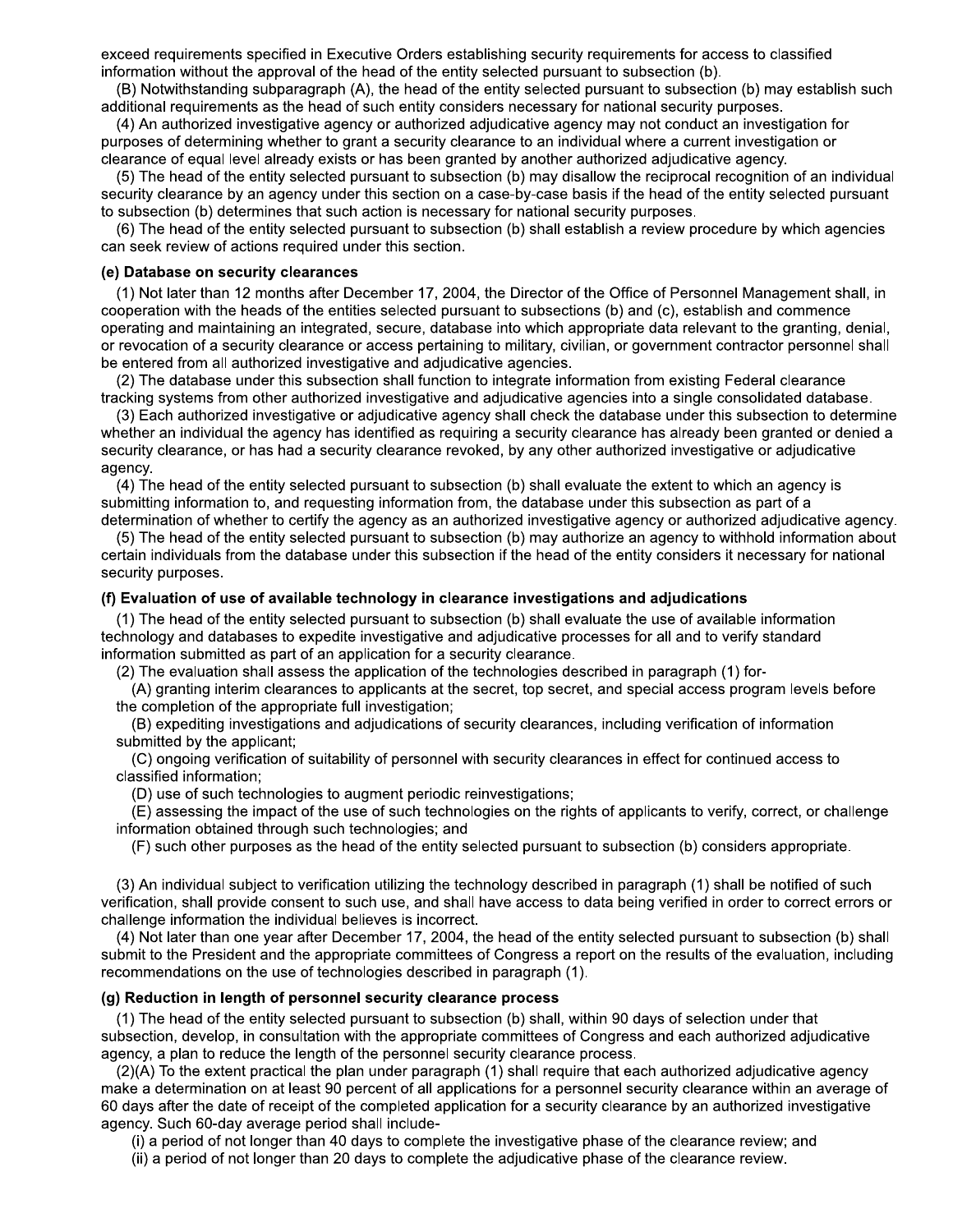(B) Determinations on clearances not made within 60 days shall be made without delay.

(3)(A) The plan under paragraph (1) shall take effect 5 years after December 17, 2004.

(B) During the period beginning on a date not later than 2 years after December 17, 2004, and ending on the date on which the plan under paragraph (1) takes effect, each authorized adjudicative agency shall make a determination on at least 80 percent of all applications for a personnel security clearance pursuant to this section within an average of 120 days after the date of receipt of the application for a security clearance by an authorized investigative agency. Such 120-day average period shall include-

(i) a period of not longer than 90 days to complete the investigative phase of the clearance review; and

(ii) a period of not longer than 30 days to complete the adjudicative phase of the clearance review.

## (h) Reports

(1) Not later than February 15, 2006, and annually thereafter through 2011, the head of the entity selected pursuant to subsection (b) shall submit to the appropriate committees of Congress a report on the progress made during the preceding year toward meeting the requirements of this section.

(2) Each report shall include, for the period covered by such report-

(A) the periods of time required by the authorized investigative agencies and authorized adjudicative agencies for conducting investigations, adjudicating cases, and granting clearances, from date of submission to ultimate disposition and notification to the subject and the subject's employer;

(B) a discussion of any impediments to the smooth and timely functioning of the requirements of this section; and (C) such other information or recommendations as the head of the entity selected pursuant to subsection (b) considers appropriate.

#### (i) Authorization of appropriations

There is authorized to be appropriated such sums as may be necessary for fiscal year 2005 and each fiscal year thereafter for the implementation, maintenance, and operation of the database required by subsection (e).

#### (j) Retaliatory revocation of security clearances and access determinations

#### (1) In general

Agency personnel with authority to take, direct others to take, recommend, or approve personnel security clearance or access determinations shall not take or fail to take, or threaten to take or fail to take, any action with respect to any employee's security clearance or access determination in retaliation for-

(A) any lawful disclosure of information to the Director of National Intelligence (or an employee designated by the Director of National Intelligence for such purpose) or a supervisor in the employee's direct chain of command, or a supervisor of the employing agency with responsibility for the subject matter of the disclosure, up to and including the head of the employing agency (or employee designated by the head of that agency for such purpose) by an employee that the employee reasonably believes evidences-

(i) a violation of any Federal law, rule, or regulation; or

(ii) mismanagement, a gross waste of funds, an abuse of authority, or a substantial and specific danger to public health or safety;

(B) any lawful disclosure to the Inspector General of an agency or another employee designated by the head of the agency to receive such disclosures, of information which the employee reasonably believes evidences-

(i) a violation of any Federal law, rule, or regulation; or

(ii) mismanagement, a gross waste of funds, an abuse of authority, or a substantial and specific danger to public health or safety;

(C) any lawful disclosure that complies with-

(i) subsections  $(a)(1)$ ,  $(d)$ , and  $(g)$  of section 8H of the Inspector General Act of 1978 (5 U.S.C. App.);

(ii) subparagraphs  $(A)$ ,  $(D)$ , and  $(H)$  of section  $3517(d)(5)$  of this title; or

(iii) subparagraphs  $(A)$ ,  $(D)$ , and  $(I)$  of section  $3033(k)(5)$  of this title; and

(D) if the actions do not result in the employee or applicant unlawfully disclosing information specifically required by Executive order to be kept classified in the interest of national defense or the conduct of foreign affairs, any lawful disclosure in conjunction with-

(i) the exercise of any appeal, complaint, or grievance right granted by any law, rule, or regulation;

(ii) testimony for or otherwise lawfully assisting any individual in the exercise of any right referred to in clause  $(i)$ ; or

(iii) cooperation with or disclosing information to the Inspector General of an agency, in accordance with applicable provisions of law in connection with an audit, inspection, or investigation conducted by the Inspector General.

## (2) Rule of construction

Consistent with the protection of sources and methods, nothing in paragraph (1) shall be construed to authorize the withholding of information from Congress or the taking of any personnel action or clearance action against an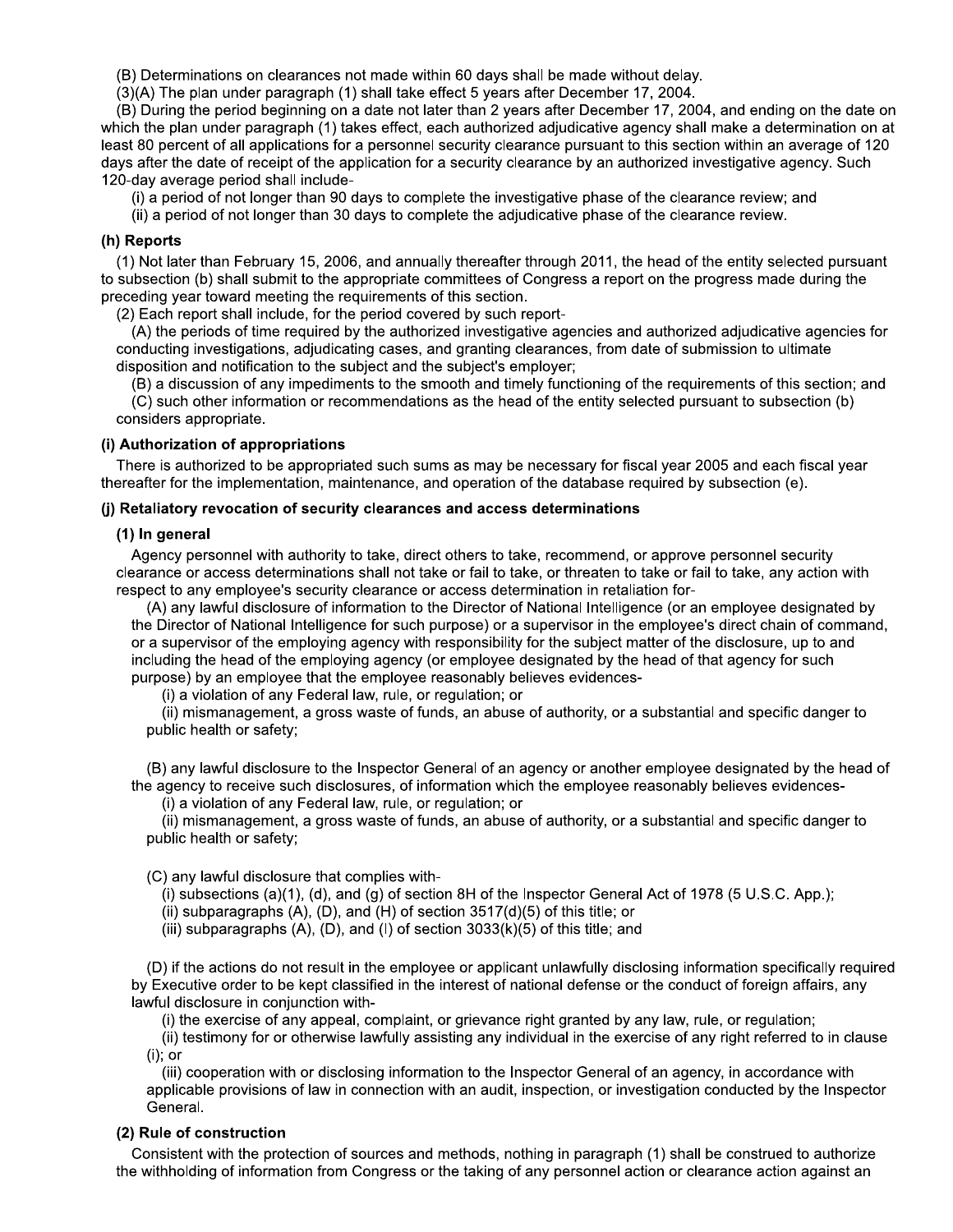employee who lawfully discloses information to Congress.

## (3) Disclosures

A disclosure shall not be excluded from paragraph (1) because-

(A) the disclosure was made to a person, including a supervisor, who participated in an activity that the employee reasonably believed to be covered by paragraph (1)(A)(ii);

- (B) the disclosure revealed information that had been previously disclosed;
- (C) the disclosure was not made in writing;
- (D) the disclosure was made while the employee was off duty;
- (E) of the amount of time which has passed since the occurrence of the events described in the disclosure; or
- (F) the disclosure was made during the normal course of duties of an employee.

# (4) Agency adjudication

## (A) Remedial procedure

An employee or former employee who believes that he or she has been subjected to a reprisal prohibited by paragraph (1) may, within 90 days (except as provided by subparagraph (D)) after the issuance of notice of such decision, appeal that decision within the agency of that employee or former employee through proceedings authorized by subsection (b)(7), except that there shall be no appeal of an agency's suspension of a security clearance or access determination for purposes of conducting an investigation, if that suspension lasts not longer than 1 year (or a longer period in accordance with a certification made under subsection (b)(7)).

## (B) Corrective action

If, in the course of proceedings authorized under subparagraph (A), it is determined that the adverse security clearance or access determination violated paragraph (1), the agency shall take specific corrective action to return the employee or former employee, as nearly as practicable and reasonable, to the position such employee or former employee would have held had the violation not occurred. Such corrective action may include back pay and related benefits, travel expenses, and compensatory damages not to exceed \$300,000.

## (C) Contributing factor

In determining whether the adverse security clearance or access determination violated paragraph (1), the agency shall find that paragraph (1) was violated if a disclosure described in paragraph (1) was a contributing factor in the adverse security clearance or access determination taken against the individual, unless the agency demonstrates by a preponderance of the evidence that it would have taken the same action in the absence of such disclosure, giving the utmost deference to the agency's assessment of the particular threat to the national security interests of the United States in the instant matter.

## (D) Tolling

The time requirement established by subparagraph (A) for an employee or former employee to appeal the decision of an agency may be tolled if the employee or former employee presents substantial credible evidence showing why the employee or former employee did not timely initiate the appeal and why the enforcement of the time requirement would be unfair, such as evidence showing that the employee or former employee-

(i) did not receive notice of the decision; or

(ii) could not timely initiate the appeal because of factors beyond the control of the employee or former emplovee.

## (5) Appellate review of security clearance access determinations by Director of National Intelligence

## (A) Appeal

Within 60 days after receiving notice of an adverse final agency determination under a proceeding under paragraph (4), an employee or former employee may appeal that determination in accordance with the procedures established under subparagraph (B).

## (B) Policies and procedures

The Director of National Intelligence, in consultation with the Attorney General and the Secretary of Defense, shall develop and implement policies and procedures for adjudicating the appeals authorized by subparagraph  $(A)$ .

## (C) Congressional notification

Consistent with the protection of sources and methods, at the time the Director of National Intelligence issues an order regarding an appeal pursuant to the policies and procedures established by this paragraph, the Director of National Intelligence shall notify the congressional intelligence committees.

## (6) Judicial review

Nothing in this section shall be construed to permit or require judicial review of any-

- (A) agency action under this section; or
- (B) action of the appellate review procedures established under paragraph (5).

## (7) Private cause of action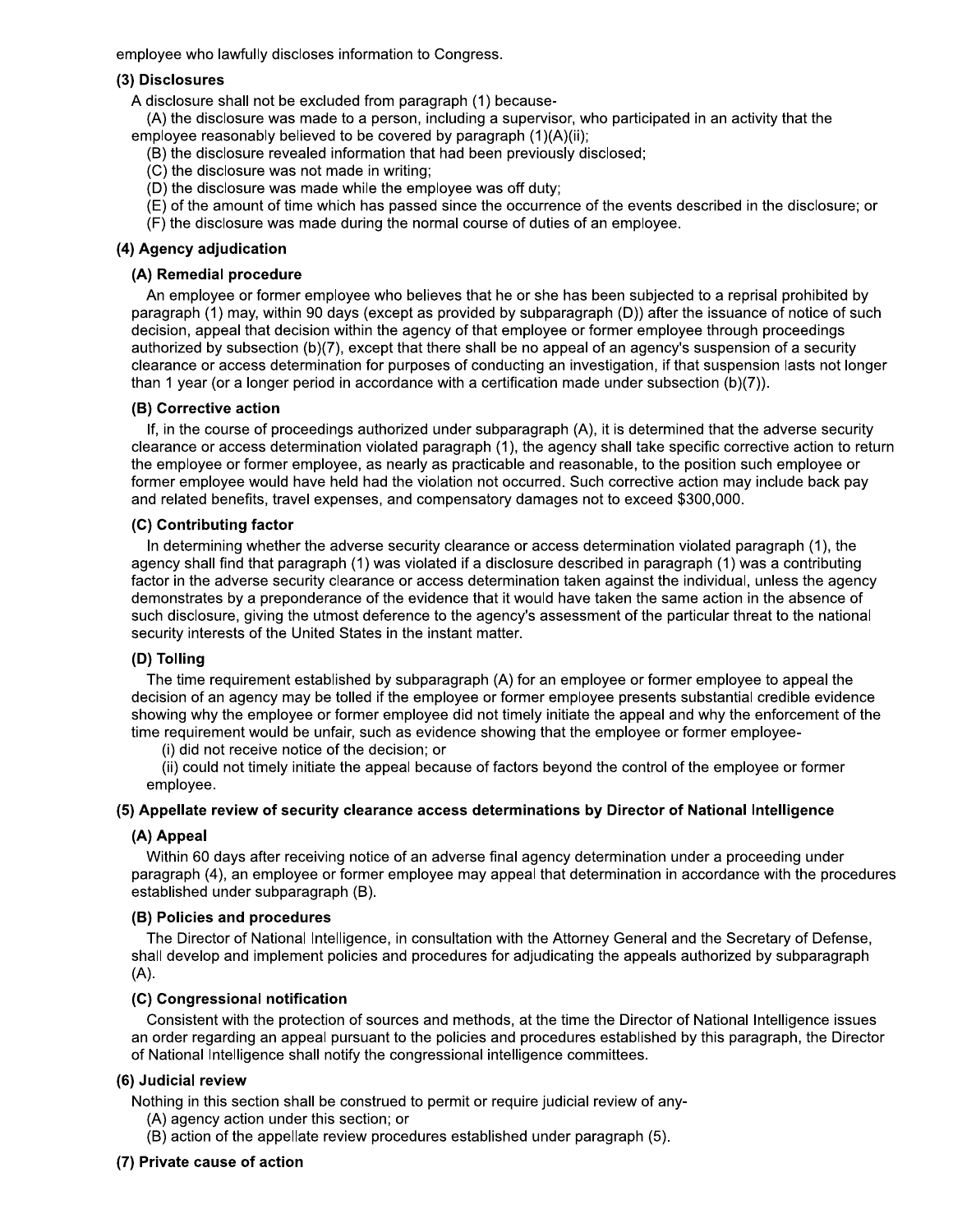Nothing in this section shall be construed to permit, authorize, or require a private cause of action to challenge the merits of a security clearance determination.

#### (8) Enforcement

Except as otherwise provided in this subsection, the President shall provide for the enforcement of this section consistent, to the fullest extent possible, with the policies and procedures used to adjudicate alleged violations of section 2302(b)(8) of title 5.

#### (9) Inclusion of contractor employees

In this subsection, the term "employee" includes an employee of a contractor, subcontractor, grantee, subgrantee, or personal services contractor, of an agency. With respect to such employees, the term "employing agency" shall be deemed to be the contracting agency.

(Pub. L. 108–458, title III, §3001, Dec. 17, 2004, 118 Stat. 3705; Pub. L. 113–126, title VI, §602(a)(1), (b), (c), July 7, 2014, 128 Stat. 1416, 1417, 1419; Pub. L. 113–293, title III, §310, Dec. 19, 2014, 128 Stat. 3999; Pub. L. 115–118, title I, §110(c), Jan. 19, 2018, 132 Stat. 17; Pub. L. 117-103, div. X, title V, §501(b)-(d)(1), (e)(2), (h)-(k), Mar. 15, 2022, 136 Stat. 981-985.)

## **EDITORIAL NOTES**

# **REFERENCES IN TEXT**

Executive Order 12968, referred to in subsec. (a)(3), (9)(A), is set out as a note under section 3161 of this title.

Executive Order 12958, referred to in subsec. (a)(4)(A), which was formerly set out as a note under section 435 (now section 3161) of this title, was revoked by Ex. Ord. No. 13526, §6.2(q), Dec. 29, 2009, 75 F.R. 731.

Executive Order 10865, referred to in subsec. (a)(9)(A), is set out as a note under section 3161 of this title.

Section 8H of the Inspector General Act of 1978, referred to in subsec. (i)(1)(C)(i), is section 8H of Pub. L. 95-452. which is set out in the Appendix to Title 5, Government Organization and Employees.

# **CODIFICATION**

Section was formerly classified to section 435b of this title prior to editorial reclassification and renumbering as this section.

## **AMENDMENTS**

2022-Subsec. (a)(1)(B). Pub. L. 117-103, §501(c), substituted "or" for "and".

Subsec. (j)(1). Pub. L. 117–103, §501(j), substituted "to take, direct others to take, recommend, or approve" for "over" in introductory provisions.

Subsec. (i)(1)(A). Pub. L. 117–103, §501(e)(2), inserted "a supervisor in the employee's direct chain of command, or a supervisor of the employing agency with responsibility for the subject matter of the disclosure, up to and including" before "the head of the employing agency" in introductory provisions.

Subsec. (j)(1)(A)(ii), (B)(ii). Pub. L. 117-103,  $\S501(d)(1)$ , substituted "mismanagement" for "gross mismanagement".

Subsec. (j)(1)(C)(i). Pub. L. 117-103, §501(k), substituted "(g)" for "(h)".

Subsec. (i)(2). Pub. L. 117-103, §501(i), inserted "or clearance action" after "personnel action".

Subsec. (j)(3). Pub. L. 117-103, §501(h), reenacted heading of par. (3), designated introductory provisions of subpar. (A) as introductory provisions of par. (3), redesignated cls. (i) to (v) of former subpar.  $(A)$  as subpars. (A) to  $(E)$ , respectively, of par. (3), realigned margins, added subpar. (F), and struck out former subpar. (A) heading and former subpar. (B). Text of former subpar. (B) read as follows: "If a disclosure is made during the normal course of duties of an employee, the disclosure shall not be excluded from paragraph (1) if any employee who has authority to take, direct others to take, recommend, or approve any personnel action with respect to the employee making the disclosure, took, failed to take, or threatened to take or fail to take a personnel action with respect to that employee in reprisal for the disclosure."

Subsec. (j)(4)(A). Pub. L. 117–103, §501(b)(2)(A), inserted "(except as provided by subparagraph (D))" after "within 90 days".

Subsec. (j)(4)(D). Pub. L. 117-103, §501(b)(2)(B), added subpar. (D).

Subsec. (i)(8), (9). Pub. L. 117–103, §501(b)(1), added par. (8) and redesignated former par. (8) as (9). 2018-Subsec. (i)(8). Pub. L. 115-118 added par. (8).

2014-Subsec. (a)(9). Pub. L. 113–126, §602(c), added par. (9).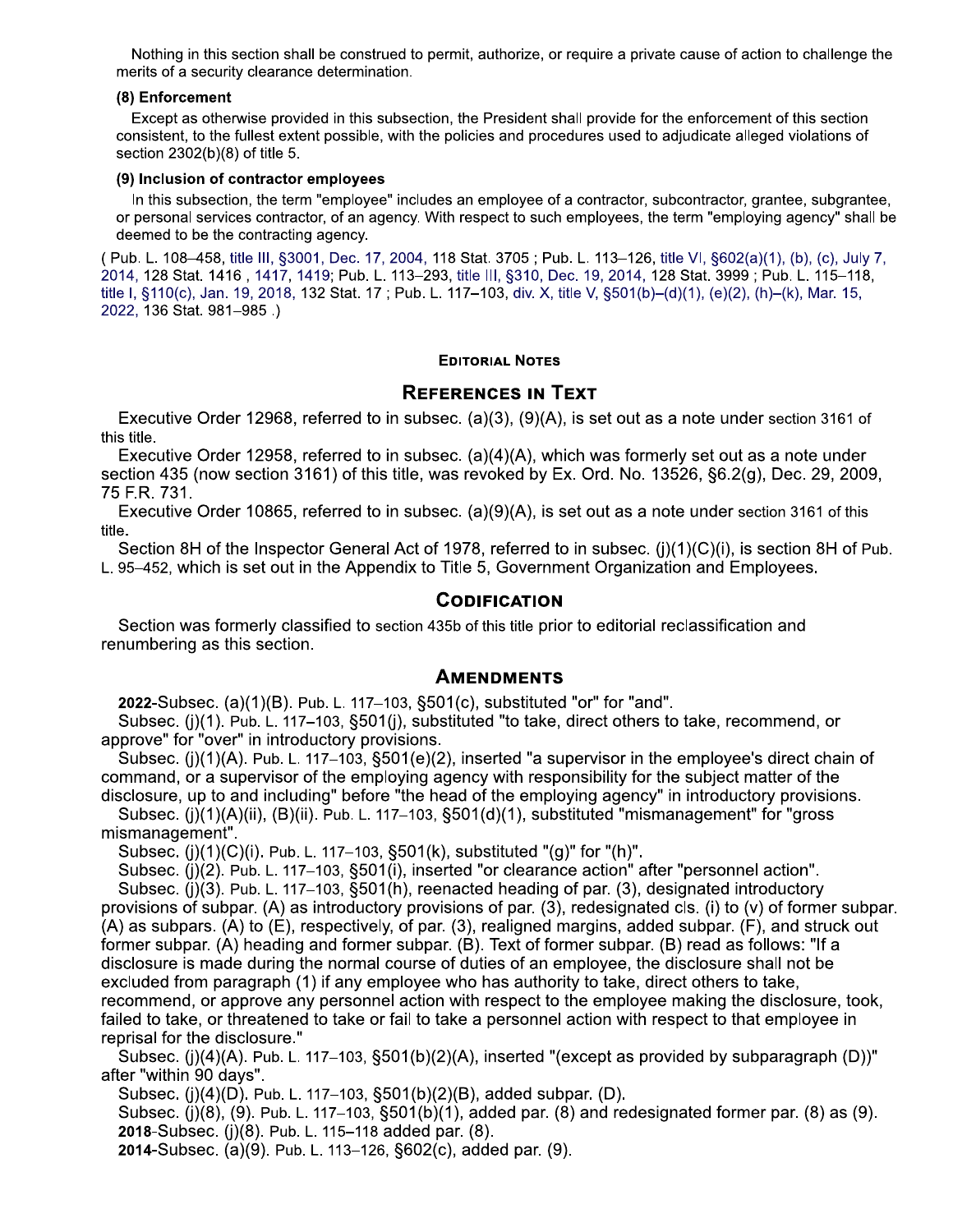Subsec. (b). Pub. L. 113–126, §602(a)(1)(A), substituted "Except as otherwise provided, not" for "Not" in introductory provisions.

Subsec. (b)(7). Pub. L. 113–293, §310(1), inserted ", and consistent with subsection (j)" after "2014" in introductory provisions.

Pub. L. 113-126, §602(a)(1)(B)-(D), added par. (7).

Subsec. (b)(7)(A). Pub. L. 113-293, §310(2), substituted "alleging reprisal for having made a protected disclosure (provided the individual does not disclose classified information or other information contrary to law) to appeal any action affecting an employee's access to classified information" for "to appeal a determination to suspend or revoke a security clearance or access to classified information".

Subsec. (b)(7)(B). Pub. L. 113-293, §310(3), substituted "information following a protected disclosure," for "information.".

Subsec. (j). Pub. L. 113-126, §602(b), added subsec. (j).

## **STATUTORY NOTES AND RELATED SUBSIDIARIES**

# **CHANGE OF NAME**

Committee on Government Reform of House of Representatives changed to Committee on Oversight and Government Reform of House of Representatives by House Resolution No. 6, One Hundred Tenth Congress, Jan. 5, 2007. Committee on Oversight and Government Reform of House of Representatives changed to Committee on Oversight and Reform of House of Representatives by House Resolution No. 6, One Hundred Sixteenth Congress, Jan. 9, 2019.

## **CONSTRUCTION**

Pub. L. 113-126, title VI, §602(e), July 7, 2014, 128 Stat. 1419, provided that: "Nothing in section 3001 of the Intelligence Reform and Terrorism Prevention Act of 2004 (50 U.S.C. 3341), as amended by this title, shall be construed to require the repeal or replacement of agency appeal procedures implementing Executive Order 12968 (60 Fed. Reg. 40245; relating to access to classified information) [50 U.S.C. 3161 note], or any successor thereto, and Executive Order 10865 (25 Fed. Reg. 1583; relating to safeguarding classified information with [in] industry) [50 U.S.C. 3161 note], or any successor thereto, that meet the requirements of paragraph (7) of section 3001(b) of such Act [50 U.S.C. 3341(b)(7)], as added by this section."

# PERFORMANCE MEASURES REGARDING TIMELINESS FOR PERSONNEL MOBILITY

Pub. L. 117-103, div. X, title III, §311, Mar. 15, 2022, 136 Stat. 972, provided that:

"(a) PoLICY REQUIRED.-Not later than 180 days after the date of the enactment of this Act [Mar. 15, 2022], the Director of National Intelligence shall issue a policy for measuring the total time it takes to transfer personnel with security clearances and eligibility for access to information commonly referred to as 'sensitive compartmented information' from one element of the intelligence community to another, or from one contract to another in the case of a contractor.

"(b) REQUIREMENTS.-The policy issued under subsection (a) shall-

"(1) to the degree practicable, cover all personnel who are moving to positions that require a security clearance and access to sensitive compartmented information;

"(2) cover the period from the first time an element of the intelligence community or company submits a request to an element of the intelligence community for the transfer of the employment of an individual with a clearance access or eligibility determination to another element of the intelligence community, to the time the individual is authorized by that receiving element to start to work in the new position; and

"(3) include analysis of all appropriate phases of the process, including polygraph, suitability determination, fitness determination, human resources review, transfer of the sensitive compartmented information access, and contract actions.

"(C) UPDATED POLICIES.-

(1) Mopirications.-Not later than 1 year after the date on which the Director issues the policy under subsection (a), the Director shall issue modifications to such policies as the Director determines were issued before the issuance of the policy under such subsection and are relevant to such updated policy, as the Director considers appropriate.

(2) RECOMMENDATIONS.-Not later than 1 year after the date on which the Director issues the policy under subsection (a), the Director shall submit to the appropriate congressional committees recommendations for legislative action to update metrics specified elsewhere in statute to measure parts of the process that support transfers described in subsection (a).